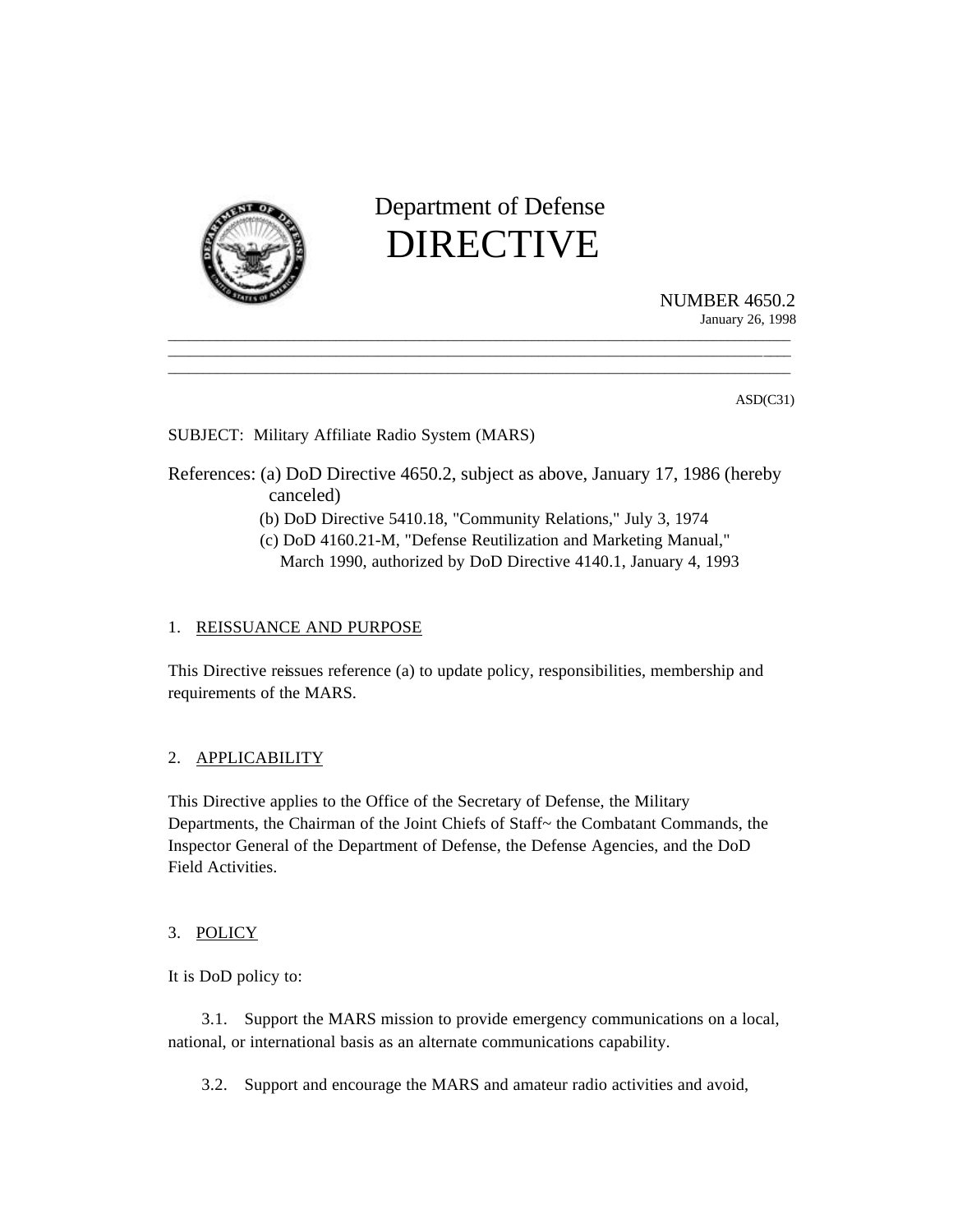within the limitations imposed by military exigencies, any action that would tend to jeopardize the independent prerogatives of the individual amateur radio operator.

3.3. Recognize the military affiliation of the services provided by MARS volunteers when operating in an official MARS capacity.

3.4. Encourage and cooperate with amateur and private communications activities to enhance their military and civil value.

3.5. Maintain liaison with the Federal Communications Commission (FCC), major U. S. amateur radio organizations, and other volunteer emergency radio services.

3.6. Encourage inter-Service operation of MARS stations on a regular basis.

3.7. Support the MARS program's affiliation with appropriate Executive Agencies of the Federal Government.

#### 4. RESPONSIBILITIES

4.1. The Assistant Secretary of Defense for Command, Control, Communications, and Intelligence shall provide overall policy guidance and advice to the Military Departments in matters relating to the administration and operations of their MARS programs, and shall be responsible for emergency communications initiatives with appropriate Federal Agencies, including the Office of the Manager, National Communications System NCS), with regard to national security and emergency preparedness activities, and the civil volunteer communications community.

4.2. The Secretaries of the Military Departments shall:

 4.2.1. Establish and organize a MARS entity within each of the Military Departments.

 4.2.2. Manage, administer, fund and operate the MARS programs, including acquisition, storage, distribution and accounting for equipment.

 4.2.3. Ensure that MARS entities coordinate activities to avoid unnecessary duplication between Military Departments.

4.2.4. Appoint a MARS Chief, whose responsibilities shall be to:

4.2.4.1. Provide MARS support for Chairman of the Joint Chiefs of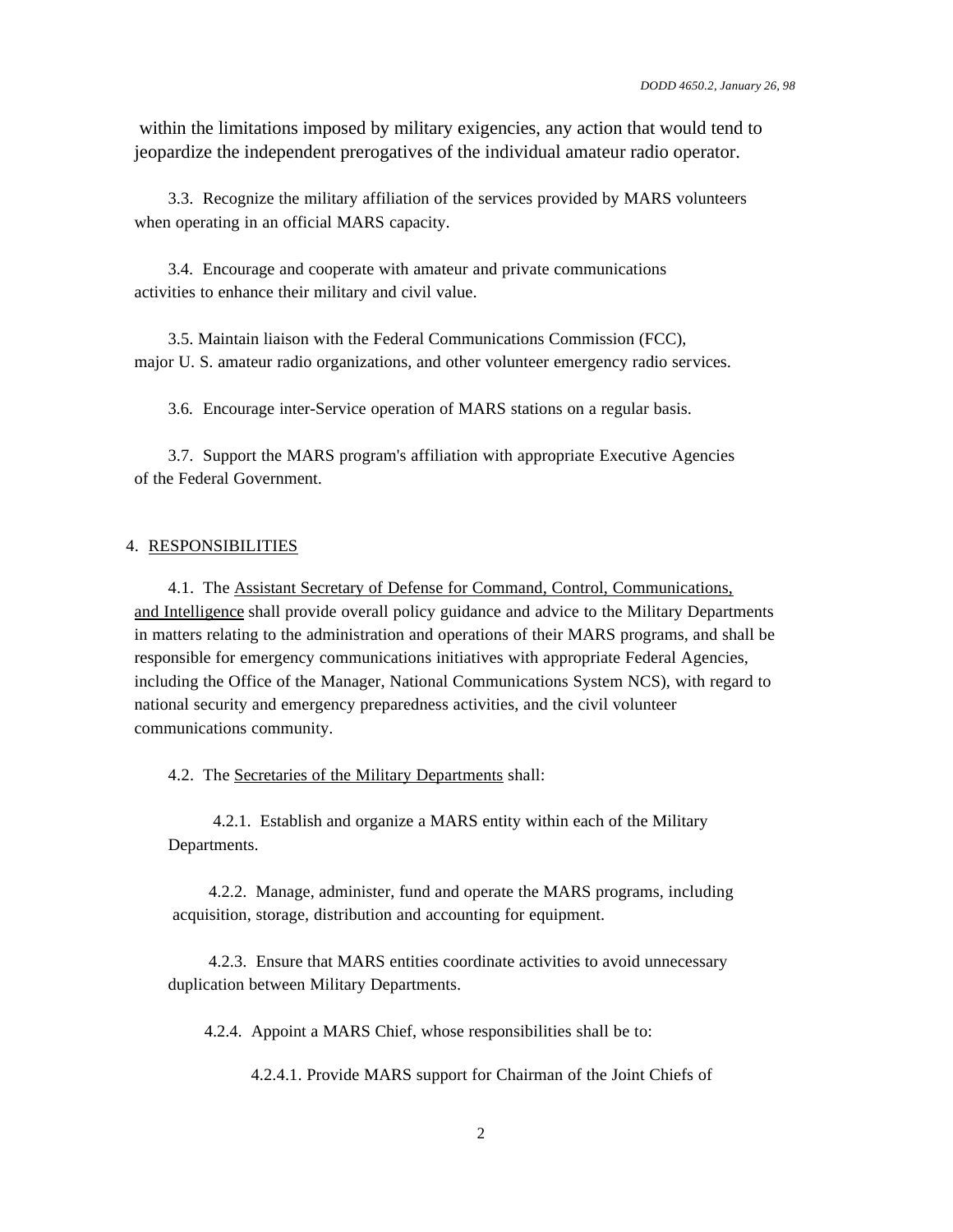Staff wartime communications as identified in Appendix C of the National Military Command System - DoD Emergency Communications Plan.

 4.2.4.2. Provide support to the NCS-Shared Resources high frequencies (HF) program in support of national security and emergency preparedness activities.

 4.2.4.3. Assist in effecting normal communications supporting military, civil, and/or disaster officials during periods of emergency.

 4.2.4.4. Handle quasi-official, official, and morale voice, data, and message communications traffic for the Armed Forces and authorized U. S. Government civilian personnel stationed throughout the world. As appropriate, establish MARS stations during contingency military operations throughout the world to support morale and welfare traffic.

 4.2.4.5. Establish programs to create civilian interest, recruit qualified volunteers, and furnish appropriate training in military communications equipment, techniques, and procedures.

 4.2.4.6. Initiate efforts to attain improvement in radio operating techniques and state-of-the-art technology through experimentation and testing.

 4.2.4.7. Conduct an appropriate amateur radio program as a part of the annual celebration of Armed Forces Day, in accordance with DoD Directive 5410.18 (reference (b)).

 4.2.4.8. Convene a conference biannually; the chair shall rotate among the three MARS chiefs each calendar year.

 4.2.4.9. Review current, and devise new, standards for the operational readiness of the MARS capability.

 4.2.4.10. Develop, coordinate and disseminate procedures concerning administration, operations, and training for respective MARS and amateur radio programs.

 4.2.4.11. Have the prerogative to integrate very high frequencies (VHF) capability into their service MARS on a discretionary basis.

 4.2.12. Routinely plan, together with service operations personnel, specific communications missions for MARS and provide MARS with actual traffic for relay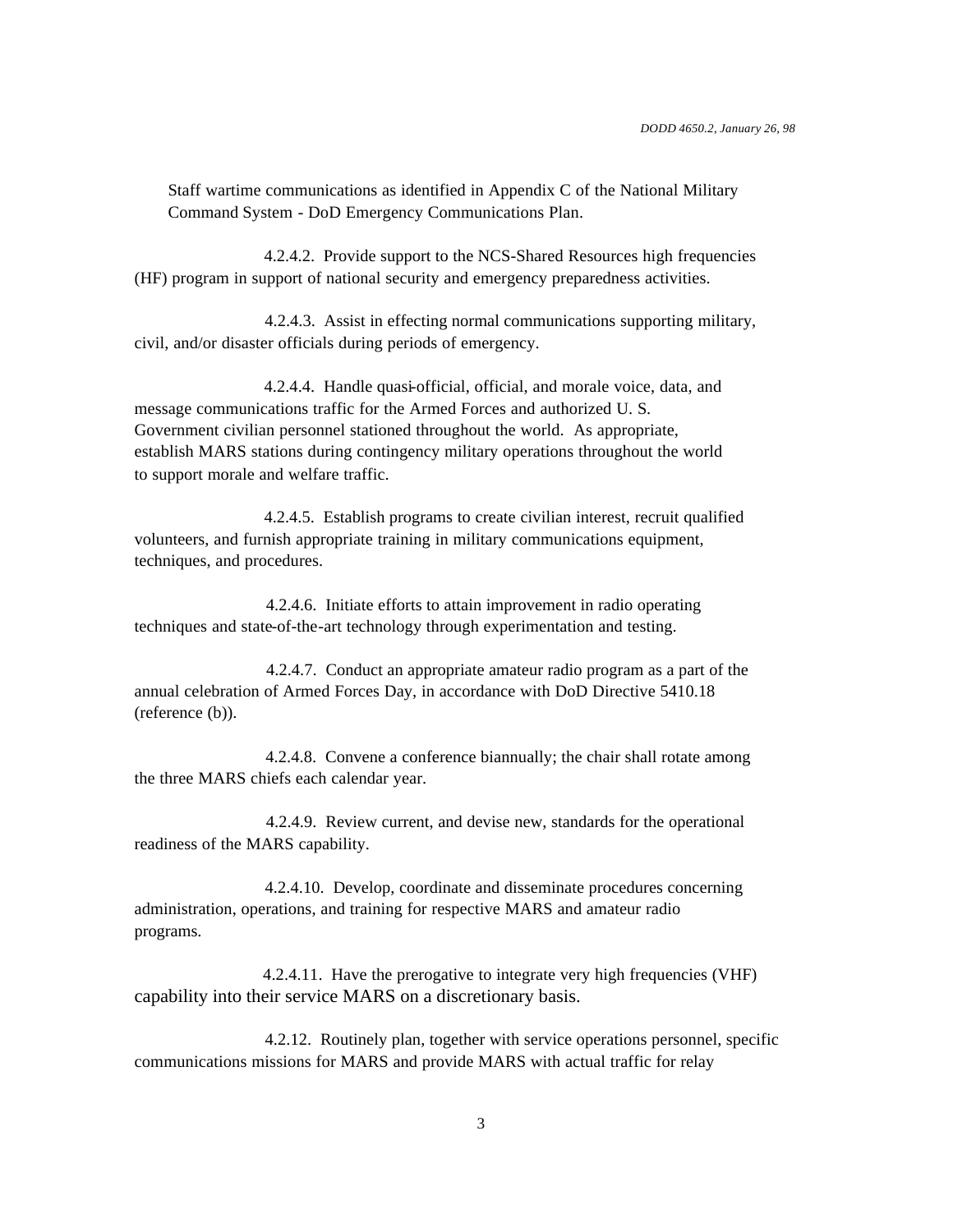between military operations for process evaluation.

 4.3. The Under Secretary of Defense for Acquisition and Technology shall ensure that the Deputy Under Secretary of Defense (Logistics) provides overall policy guidance and advice on matters relating to the management and standardization of the MARS supply and equipment program as prescribed in DoD 4160.21 -M (reference (c)).

## 5. EFFECTIVE DATE

This Directive is effective immediately.

 /s/ John J. Hamre Deputy Secretary of Defense

Enclosures - 1 1. MARS

4